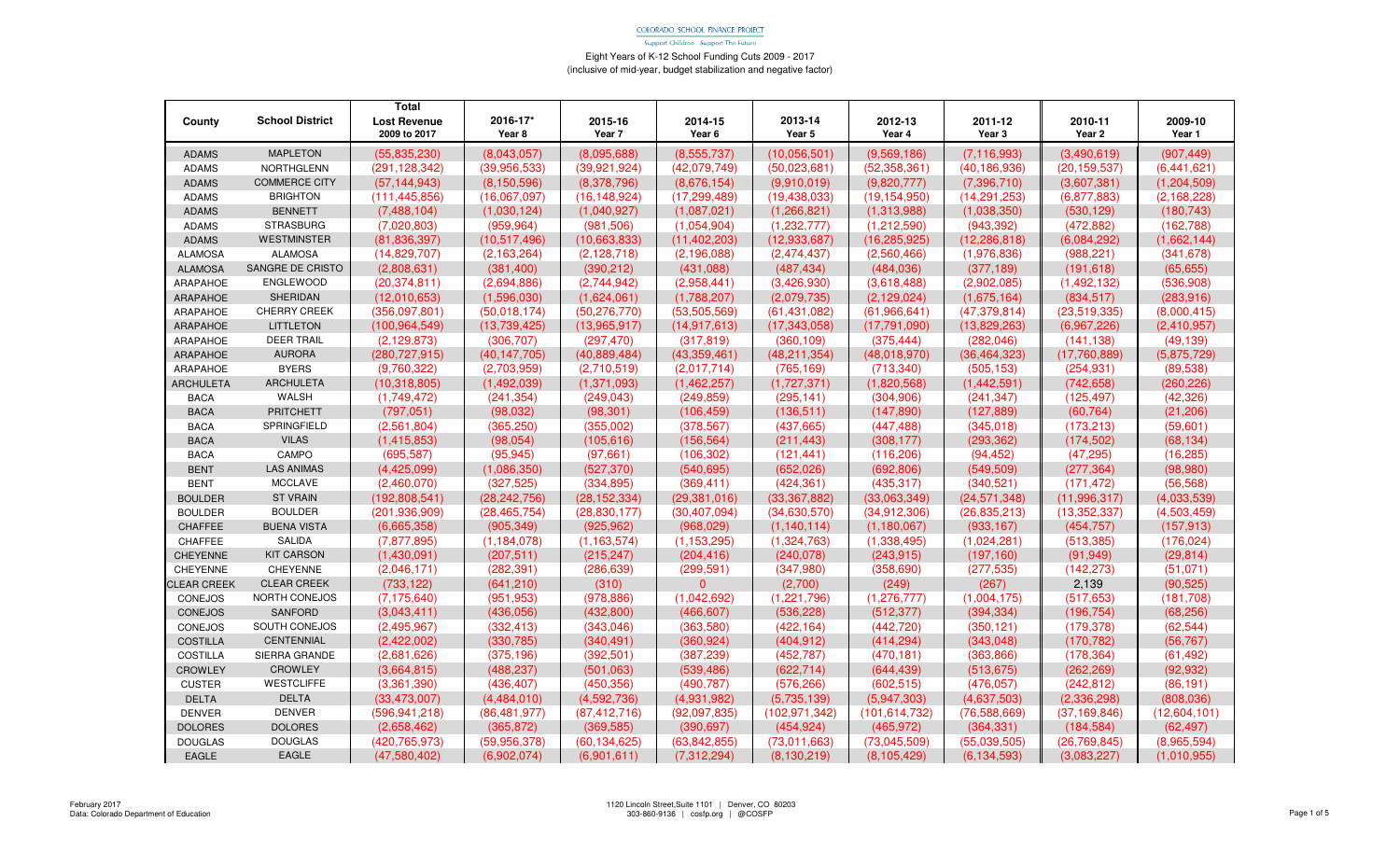Support Children - Support The Future

|                   |                              | Total               |                |                |                   |                |                |                |                   |                |
|-------------------|------------------------------|---------------------|----------------|----------------|-------------------|----------------|----------------|----------------|-------------------|----------------|
| County            | <b>School District</b>       | <b>Lost Revenue</b> | 2016-17*       | 2015-16        | 2014-15           | 2013-14        | 2012-13        | 2011-12        | 2010-11           | 2009-10        |
|                   |                              | 2009 to 2017        | Year 8         | Year 7         | Year <sub>6</sub> | Year 5         | Year 4         | Year 3         | Year <sub>2</sub> | Year 1         |
| <b>ELBERT</b>     | <b>ELIZABETH</b>             | (17, 241, 408)      | (2,272,400)    | (2,327,105)    | (2,514,148)       | (2,965,700)    | (3.069.380)    | (2,420,491)    | (1, 237, 056)     | (435,127)      |
| <b>ELBERT</b>     | <b>KIOWA</b>                 | (3.109.547)         | (389, 385)     | (412, 545)     | (452, 643)        | (545, 979)     | (571, 151)     | (444, 119)     | (217,986)         | (75, 738)      |
| <b>ELBERT</b>     | <b>BIG SANDY</b>             | (2.892.842)         | (387, 542)     | (394.060)      | (424, 031)        | (499.986)      | (507, 671)     | (407, 621)     | (203.441)         | (68, 491)      |
| <b>ELBERT</b>     | <b>ELBERT</b>                | (2,416,238)         | (325, 124)     | (331,050)      | (358, 616)        | (399, 084)     | (429, 613)     | (338, 241)     | (173,760)         | (60, 751)      |
| <b>ELBERT</b>     | AGATE                        | (718.211)           | (101, 250)     | (103, 716)     | (109, 423)        | (128, 383)     | (109.917)      | (93, 112)      | (52,055)          | (20, 355)      |
| <b>EL PASO</b>    | CALHAN                       | (4,382,915)         | (564, 725)     | (579, 676)     | (629, 624)        | (751, 447)     | (793, 218)     | (626, 766)     | (323, 331)        | (114, 127)     |
| <b>EL PASO</b>    | <b>HARRISON</b>              | (77,836,726)        | (11, 357, 509) | (11, 382, 847) | (11, 833, 732)    | (13, 335, 034) | (13,044,883)   | (10,070,017)   | (5,067,388)       | (1,745,314)    |
| <b>EL PASO</b>    | <b>WIDEFIELD</b>             | (58, 270, 420)      | (8,261,883)    | (8,206,829)    | (8,635,419)       | (10,007,712)   | (10,213,274)   | (7,828,448)    | (3,813,985)       | (1,302,869)    |
| <b>EL PASO</b>    | <b>FOUNTAIN</b>              | (49.949.408)        | (7,050,364)    | (7.072.281)    | (7,588,378)       | (8.709.947)    | (8.631.290)    | (6,578,562)    | (3.229.918)       | (1.088.670)    |
| EL PASO           | <b>COLORADO SPRINGS</b>      | (209, 487, 580)     | (28, 657, 137) | (29,062,288)   | (31, 115, 092)    | (36, 106, 981) | (36, 851, 601) | (28, 477, 423) | (14,600,348)      | (4,616,709)    |
| EL PASO           | UMETENNE<br><b>MOLINTAIN</b> | (31, 393, 387)      | (4,543,139)    | (4,524,058)    | (4,844,753)       | (5,570,311)    | (5, 163, 591)  | (4,020,273)    | (2,026,458)       | (700, 804)     |
| <b>EL PASO</b>    | <b>MANITOU SPRINGS</b>       | (10, 155, 313)      | (1,403,010)    | (1,427,675)    | (1,515,549)       | (1,745,137)    | (1,793,146)    | (1,393,322)    | (653, 229)        | (224, 244)     |
| <b>EL PASO</b>    | <b>ACADEMY</b>               | (154, 649, 737)     | (22, 154, 526) | (22,048,623)   | (23, 137, 138)    | (26, 715, 563) | (26,781,179)   | (20, 475, 830) | (9,989,560)       | (3,347,318)    |
| <b>EL PASO</b>    | <b>ELLICOTT</b>              | (7,250,224)         | (1,008,346)    | (1,039,442)    | (1, 120, 118)     | (1,210,436)    | (1, 265, 432)  | (965, 382)     | (483,986)         | (157,082)      |
| <b>EL PASO</b>    | <b>PEYTON</b>                | (4.922.784)         | (677.314)      | (688.476)      | (707, 351)        | (836.783)      | (869.814)      | (678, 257)     | (346.670)         | (118.121)      |
| <b>EL PASO</b>    | <b>HANOVER</b>               | (2,618,073)         | (369, 856)     | (368,998)      | (390, 695)        | (439, 651)     | (447, 277)     | (353, 552)     | (184, 387)        | (63, 656)      |
| EL PASO           | LEWIS-PALMER                 | (39, 193, 564)      | (5,660,607)    | (5,532,974)    | (5,814,558)       | (6,762,001)    | (6,796,892)    | (5, 172, 338)  | (2,571,019)       | (883,176)      |
| <b>EL PASO</b>    | <b>FALCON</b>                | (120.345.444)       | (20.008.820)   | (20, 445, 901) | (20, 152, 289)    | (21.007.866)   | (17, 159, 530) | (13,024,124)   | (6.402.419)       | (2, 144, 495)  |
| <b>EL PASO</b>    | <b>EDISON</b>                | (2, 178, 241)       | (306, 971)     | (305, 404)     | (344, 956)        | (366, 110)     | (358, 629)     | (286, 714)     | (152, 498)        | (56, 958)      |
| <b>EL PASO</b>    | <b>MIAMI-YODER</b>           | (2.813.633)         | (371, 171)     | (380.296)      | (406, 168)        | (485.305)      | (497.748)      | (397, 439)     | (203, 577)        | (71, 930)      |
| <b>FREMONT</b>    | <b>CANON CITY</b>            | (25,013,619)        | (3,392,117)    | (3,471,657)    | (3,690,881)       | (4,268,957)    | (4,402,815)    | (3,445,792)    | (1,736,455)       | (604, 945)     |
| <b>FREMONT</b>    | <b>FLORENCE</b>              | (10.571.656)        | (1,337,621)    | (1,392,204)    | (1,539,016)       | (1,836,595)    | (1,914,707)    | (1,513,237)    | (770, 723)        | (267, 554)     |
| <b>FREMONT</b>    | <b>COTOPAXI</b>              | (2,300,280)         | (308, 771)     | (314, 248)     | (343.516)         | (395, 104)     | (406, 695)     | (313,216)      | (162, 114)        | (56, 615)      |
| <b>GARFIELD</b>   | <b>ROARING FORK</b>          | (41, 116, 358)      | (5,959,456)    | (5,967,512)    | (6,303,715)       | (7.011.547)    | (6.991.645)    | (5, 288, 199)  | (2.702.208)       | (892,076)      |
| <b>GARFIELD</b>   | <b>RIFLE</b>                 | (31,715,308)        | (4, 475, 725)  | (4,459,313)    | (4,730,339)       | (5,428,792)    | (5,410,900)    | (4,214,680)    | (2, 235, 380)     | (760, 179)     |
| <b>GARFIELD</b>   | <b>PARACHUTE</b>             | (8,080,412)         | (1, 131, 327)  | (1, 101, 959)  | (1, 124, 449)     | (1,335,709)    | (1,445,192)    | (1, 147, 653)  | (585, 390)        | (208, 733)     |
| <b>GILPIN</b>     | <b>GILPIN</b>                | (3,349,575)         | (483, 921)     | (495, 052)     | (514, 266)        | (580, 150)     | (558, 306)     | (430, 153)     | (215, 212)        | (72, 513)      |
| <b>GRAND</b>      | <b>WEST GRAND</b>            | (3,057,055)         | (507, 208)     | (518,038)      | (545, 915)        | (632, 526)     | (521, 470)     | (286, 062)     | (259)             | (45, 578)      |
| <b>GRAND</b>      | <b>EAST GRAND</b>            | (8,889,935)         | (1, 205, 720)  | (1,216,715)    | (1,284,246)       | (1,503,800)    | (1,569,164)    | (1,249,304)    | (636, 524)        | (224, 464)     |
| <b>GUNNISON</b>   | <b>GUNNISON</b>              | (12.681.819)        | (1.872.976)    | (1.829.987)    | (1.892.599)       | (2.190.564)    | (2.140.713)    | (1,655,496)    | (821.675)         | (277, 807)     |
| <b>HINSDALE</b>   | <b>HINSDALE</b>              | (1,248,650)         | (195,661)      | (191, 245)     | (189, 308)        | (192, 904)     | (204, 979)     | (162, 752)     | (82, 812)         | (28, 988)      |
| <b>HUERFANO</b>   | <b>HUERFANO</b>              | (4, 145, 456)       | (563.669)      | (551.094)      | (583, 266)        | (696.089)      | (740.296)      | (594, 930)     | (304.610)         | (111,502)      |
| <b>HUERFANO</b>   | <b>LA VETA</b>               | (2,280,183)         | (311,789)      | (315, 729)     | (325, 717)        | (384, 999)     | (402, 371)     | (318, 972)     | (163, 237)        | (57, 368)      |
| <b>JACKSON</b>    | <b>NORTH PARK</b>            | (2, 223, 114)       | (296, 106)     | (304, 694)     | (323, 995)        | (391, 335)     | (394, 301)     | (302, 828)     | (155, 364)        | (54, 490)      |
| <b>JEFFERSON</b>  | <b>JEFFERSON</b>             | (558,029,889)       | (76, 747, 543) | (77, 843, 835) | (82,799,999)      | (95,610,711)   | (97, 914, 531) | (75,946,924)   | (38,058,436)      | (13, 107, 910) |
| <b>KIOWA</b>      | <b>EADS</b>                  | (1.917.025)         | (269.962)      | (256, 215)     | (275.317)         | (327, 374)     | (341.009)      | (267, 684)     | (132.369)         | (47,093)       |
| <b>KIOWA</b>      | <b>PLAINVIEW</b>             | (968, 241)          | (120, 763)     | (124, 335)     | (137, 159)        | (167,606)      | (180.617)      | (141, 947)     | (71, 395)         | (24, 418)      |
| <b>KIT CARSON</b> | ARRIBA-FLAGLER               | (1,883,780)         | (276, 355)     | (267,059)      | (290, 223)        | (328, 276)     | (310, 696)     | (242, 221)     | (124, 536)        | (44, 413)      |
| <b>KIT CARSON</b> | <b>HI PLAINS</b>             | (1,412,365)         | (182, 946)     | (193, 577)     | (204, 108)        | (244, 115)     | (264, 332)     | (196, 262)     | (93,992)          | (33,033)       |
| <b>KIT CARSON</b> | <b>STRATTON</b>              | (2,007,324)         | (286, 284)     | (281, 538)     | (296,119)         | (326, 212)     | (343, 295)     | (276, 292)     | (145,905)         | (51,681)       |
| <b>KIT CARSON</b> | <b>BETHUNE</b>               | (1,545,571)         | (204, 629)     | (208, 965)     | (228, 307)        | (275, 298)     | (274, 922)     | (212, 724)     | (104, 927)        | (35, 799)      |
| <b>KIT CARSON</b> | <b>BURLINGTON</b>            | (5.161.938)         | (706.395)      | (716.251)      | (762, 606)        | (881.756)      | (910.457)      | (709.900)      | (354, 117)        | (120, 456)     |
| LAKE              | LAKE                         | (7,882,249)         | (1,010,605)    | (1,062,695)    | (1, 153, 300)     | (1,363,928)    | (1,425,682)    | (1, 113, 248)  | (558, 470)        | (194,320)      |
| <b>LA PLATA</b>   | <b>DURANGO</b>               | (33,741,845)        | (5,030,838)    | (4,709,350)    | (4,963,867)       | (5,712,726)    | (5,842,224)    | (4,522,428)    | (2,224,896)       | (735, 517)     |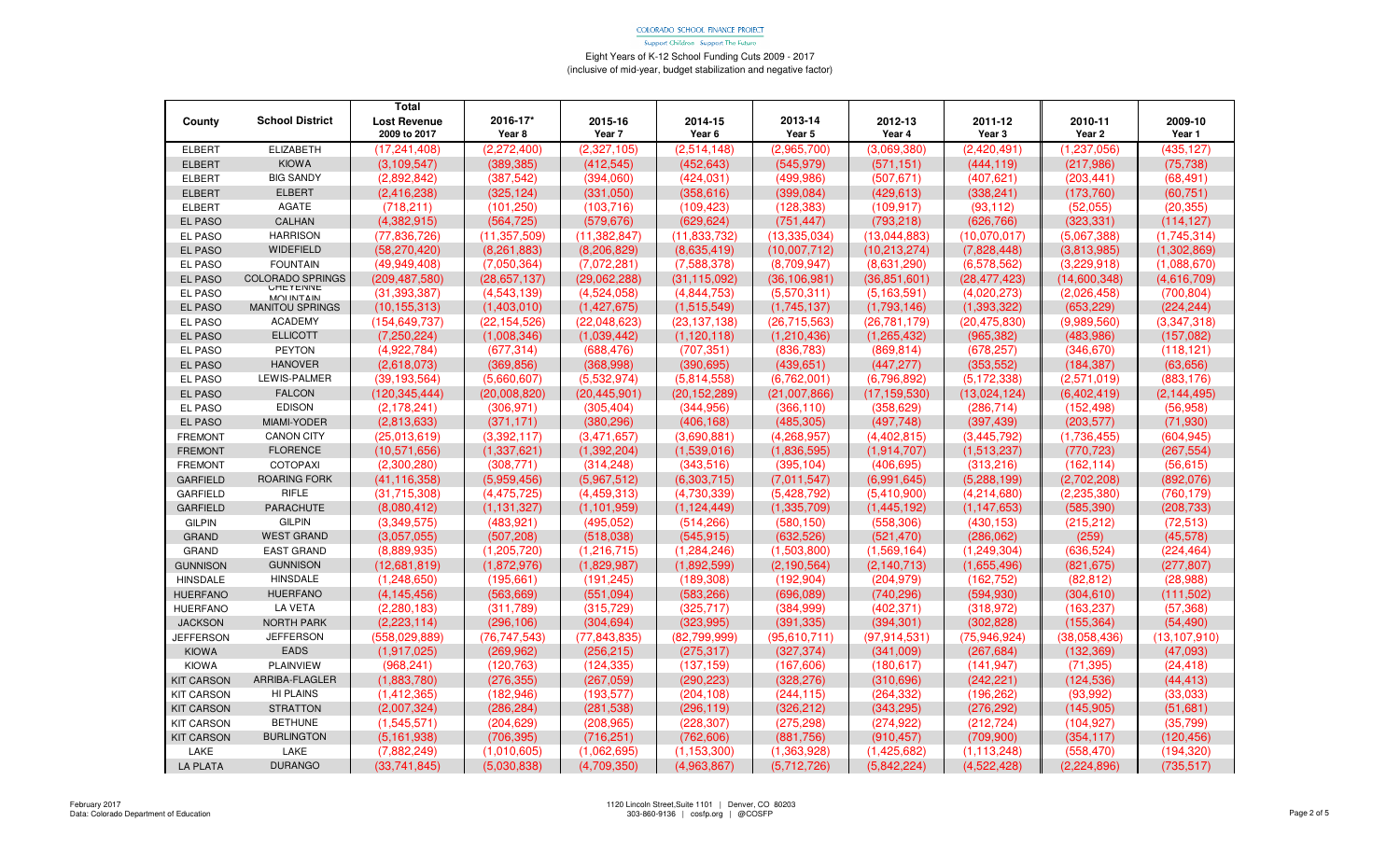Support Children - Support The Future

|                   |                        | <b>Total</b>        |                   |                |                |                |                |                |                |               |
|-------------------|------------------------|---------------------|-------------------|----------------|----------------|----------------|----------------|----------------|----------------|---------------|
| County            | <b>School District</b> | <b>Lost Revenue</b> | 2016-17*          | 2015-16        | 2014-15        | 2013-14        | 2012-13        | 2011-12        | 2010-11        | 2009-10       |
|                   |                        | 2009 to 2017        | Year <sub>8</sub> | Year 7         | Year 6         | Year 5         | Year 4         | Year 3         | Year 2         | Year 1        |
| <b>LA PLATA</b>   | <b>BAYFIELD</b>        | (9,579,223)         | (1,324,074)       | (1,309,164)    | (1,401,595)    | (1,639,319)    | (1,699,250)    | (1,316,403)    | (662, 616)     | (226, 802)    |
| <b>LA PLATA</b>   | <b>IGNACIO</b>         | (6,098,011)         | (894, 029)        | (890, 593)     | (884, 074)     | (1,004,113)    | (1,042,489)    | (823, 815)     | (413, 169)     | (145, 730)    |
| LARIMER           | POUDRE                 | (187, 848, 099)     | (27,054,335)      | (27, 149, 203) | (28,717,708)   | (32, 252, 278) | (32, 125, 002) | (24, 442, 022) | (12, 199, 993) | (3.907, 558)  |
| <b>LARIMER</b>    | <b>THOMPSON</b>        | (100, 287, 042)     | (14, 019, 888)    | (14,027,351)   | (15.021.241)   | (17, 390, 668) | (17, 565, 754) | (13.389.346)   | (6,604,041)    | (2, 268, 753) |
| LARIMER           | <b>ESTES PARK</b>      | (7,495,576)         | (1,088,540)       | (1,099,385)    | (1, 176, 573)  | (1, 384, 345)  | (1,068,334)    | (897, 046)     | (579.062)      | (202, 290)    |
| <b>LAS ANIMAS</b> | <b>TRINIDAD</b>        | (9,269,820)         | (1, 129, 713)     | (1, 185, 606)  | (1,312,510)    | (1,582,698)    | (1,725,712)    | (1,384,710)    | (702, 207)     | (246, 662)    |
| <b>LAS ANIMAS</b> | PRIMERO                | (2, 169, 309)       | (299, 939)        | (297, 717)     | (315, 753)     | (369,070)      | (380, 228)     | (300, 124)     | (153, 684)     | (52, 794)     |
| <b>LAS ANIMAS</b> | <b>HOEHNE</b>          | (3,045,508)         | (421, 044)        | (427, 211)     | (453,039)      | (528, 387)     | (547, 483)     | (403, 711)     | (196, 951)     | (67, 682)     |
| <b>LAS ANIMAS</b> | <b>AGUILAR</b>         | (1,413,325)         | (205, 896)        | (205, 150)     | (225, 336)     | (211, 524)     | (230, 705)     | (189, 801)     | (105,760)      | (39, 153)     |
| <b>LAS ANIMAS</b> | <b>BRANSON</b>         | (2,941,265)         | (412, 761)        | (411, 563)     | (422, 249)     | (528, 119)     | (500, 140)     | (390, 658)     | (199, 752)     | (76, 022)     |
| <b>LAS ANIMAS</b> | <b>KIM</b>             | (700, 650)          | (91, 915)         | (92, 545)      | (100, 864)     | (118, 192)     | (126, 691)     | (100, 716)     | (51,798)       | (17, 928)     |
| <b>LINCOLN</b>    | GENOA-HUGO             | (1,393,000)         | (264, 048)        | (21)           | (13)           | (331,095)      | (339,080)      | (273, 693)     | (136, 143)     | (48,908)      |
| <b>LINCOLN</b>    | <b>LIMON</b>           | (3,610,913)         | (512, 402)        | (523, 363)     | (539, 131)     | (612, 650)     | (613, 881)     | (480, 169)     | (243, 535)     | (85, 781)     |
| <b>LINCOLN</b>    | <b>KARVAL</b>          | (1,042,002)         | (97, 836)         | (98, 315)      | (106, 409)     | (165, 766)     | (195, 520)     | (214, 693)     | (118, 431)     | (45,032)      |
| LOGAN             | VALLEY                 | (15,002,568)        | (1,995,866)       | (2,033,027)    | (2,180,192)    | (2,583,082)    | (2,672,009)    | (2,100,266)    | (1,066,678)    | (371, 448)    |
| <b>LOGAN</b>      | <b>FRENCHMAN</b>       | (2, 129, 748)       | (291, 946)        | (298, 881)     | (316,085)      | (368, 672)     | (376, 564)     | (283, 206)     | (145, 614)     | (48, 780)     |
| LOGAN             | <b>BUFFALO</b>         | (2,851,428)         | (391, 887)        | (396, 025)     | (422, 351)     | (490, 391)     | (506, 769)     | (384, 857)     | (193, 480)     | (65, 668)     |
| <b>LOGAN</b>      | PLATEAU                | (2,049,644)         | (272,048)         | (280, 494)     | (306, 307)     | (359, 858)     | (373.852)      | (278, 467)     | (134,530)      | (44, 087)     |
| <b>MESA</b>       | <b>DEBEQUE</b>         | (1, 188, 607)       | (282, 430)        | (244, 997)     | (261, 606)     | (290, 534)     | 24,213         | (278)          | (118, 307)     | (14,668)      |
| <b>MESA</b>       | PLATEAU                | (3,540,910)         | (480, 410)        | (486, 764)     | (520, 161)     | (597, 102)     | (645,300)      | (483, 548)     | (242,085)      | (85, 540)     |
| <b>MESA</b>       | <b>MESA VALLEY</b>     | (145, 103, 456)     | (20, 130, 815)    | (20, 247, 039) | (21, 532, 586) | (24, 868, 592) | (25, 446, 920) | (19,681,298)   | (9,909,138)    | (3,287,067)   |
| <b>MINERAL</b>    | CREEDE                 | (1,241,866)         | (161, 012)        | (163, 329)     | (172, 423)     | (207, 796)     | (221, 254)     | (182, 226)     | (97,740)       | (36,086)      |
| <b>MOFFAT</b>     | <b>MOFFAT</b>          | (14,505,588)        | (1,913,099)       | (1,948,240)    | (2, 130, 233)  | (2,495,231)    | (2,589,752)    | (2,030,350)    | (1,034,817)    | (363, 866)    |
| <b>MONTEZUMA</b>  | <b>MONTEZUMA</b>       | (18,651,991)        | (2,561,921)       | (2,514,961)    | (2,750,403)    | (3, 178, 411)  | (3,277,509)    | (2,585,214)    | (1,323,396)    | (460, 177)    |
| <b>MONTEZUMA</b>  | <b>DOLORES</b>         | (5,264,496)         | (721, 346)        | (748, 388)     | (808, 183)     | (910, 982)     | (934, 043)     | (682,900)      | (338, 931)     | (119, 724)    |
| <b>MONTEZUMA</b>  | <b>MANCOS</b>          | (3,403,284)         | (502, 835)        | (499, 886)     | (512, 813)     | (563, 768)     | (582, 123)     | (440, 864)     | (223, 687)     | (77, 308)     |
| <b>MONTROSE</b>   | <b>MONTROSE</b>        | (41,593,374)        | (5,622,442)       | (5,671,506)    | (6,096,054)    | (7, 144, 862)  | (7, 367, 336)  | (5,787,779)    | (2,905,385)    | (998, 011)    |
| <b>MONTROSE</b>   | <b>WEST END</b>        | (3.039.452)         | (418,083)         | (417,668)      | (448, 146)     | (507, 144)     | (532, 845)     | (427, 460)     | (214, 482)     | (73, 624)     |
| <b>MORGAN</b>     | <b>BRUSH</b>           | (10, 487, 229)      | (1,475,464)       | (1,446,805)    | (1,547,616)    | (1,817,273)    | (1,847,486)    | (1,398,902)    | (710,583)      | (243, 102)    |
| <b>MORGAN</b>     | FT. MORGAN             | (21, 193, 069)      | (2.952.993)       | (2.930.609)    | (3, 131, 839)  | (3,627,167)    | (3.687.719)    | (2,893,975)    | (1,462,709)    | (506.058)     |
| <b>MORGAN</b>     | WELDON                 | (2,361,376)         | (335, 727)        | (340, 110)     | (359, 930)     | (394, 368)     | (405, 661)     | (313, 451)     | (157, 966)     | (54, 163)     |
| <b>MORGAN</b>     | <b>WIGGINS</b>         | (3,282,484)         | (413, 373)        | (52)           | (606, 466)     | (675, 375)     | (685, 614)     | (532, 291)     | (273.957)      | (95, 355)     |
| <b>OTERO</b>      | <b>EAST OTERO</b>      | (9,784,595)         | (1,376,474)       | (1,355,332)    | (1,451,659)    | (1,663,319)    | (1,707,292)    | (1,314,040)    | (679, 493)     | (236, 986)    |
| <b>OTERO</b>      | <b>ROCKY FORD</b>      | (6.237.387)         | (855, 762)        | (865, 509)     | (920, 789)     | (1,067,614)    | (1,088,679)    | (867, 239)     | (425, 338)     | (146, 458)    |
| <b>OTERO</b>      | MANZANOLA              | (1,923,785)         | (235, 620)        | (246, 956)     | (275,072)      | (329, 385)     | (344, 444)     | (289, 561)     | (150, 137)     | (52,611)      |
| <b>OTERO</b>      | <b>FOWLER</b>          | (3,326,943)         | (455, 817)        | (462, 703)     | (494, 830)     | (569, 968)     | (584, 764)     | (453, 767)     | (228, 019)     | (77,076)      |
| <b>OTERO</b>      | CHERAW                 | (2, 285, 706)       | (312, 535)        | (315, 273)     | (340, 698)     | (400, 821)     | (403, 515)     | (307, 031)     | (153, 727)     | (52, 107)     |
| <b>OTERO</b>      | <b>SWINK</b>           | (3, 107, 275)       | (429, 101)        | (440, 659)     | (451, 196)     | (526, 236)     | (546, 352)     | (425, 576)     | (214, 036)     | (74, 120)     |
| <b>OURAY</b>      | <b>OURAY</b>           | (2,451,775)         | (319, 356)        | (322, 447)     | (351,029)      | (415.853)      | (439, 393)     | (354, 277)     | (184, 870)     | (64, 550)     |
| <b>OURAY</b>      | <b>RIDGWAY</b>         | (3,258,412)         | (443,970)         | (454, 252)     | (488, 487)     | (551, 928)     | (572, 978)     | (447,064)      | (222, 543)     | (77, 190)     |
| PARK              | PLATTE CANYON          | (7, 721, 852)       | (983, 878)        | (1,017,457)    | (1,099,883)    | (1,312,810)    | (1,404,400)    | (1, 116, 424)  | (582, 809)     | (204, 190)    |
| <b>PARK</b>       | <b>PARK</b>            | (3,032,512)         | (664, 840)        | (630, 830)     | (687, 188)     | (733, 919)     | (170, 169)     | (92, 368)      | (88)           | (53, 110)     |
| <b>PHILLIPS</b>   | <b>HOLYOKE</b>         | (4,364,496)         | (598, 184)        | (613, 837)     | (650, 833)     | (738, 768)     | (768, 436)     | (598, 777)     | (294, 239)     | (101, 423)    |
| <b>PHILLIPS</b>   | <b>HAXTUN</b>          | (2,614,343)         | (359, 919)        | (365, 735)     | (396, 501)     | (449, 151)     | (454, 666)     | (352, 303)     | (177, 152)     | (58, 916)     |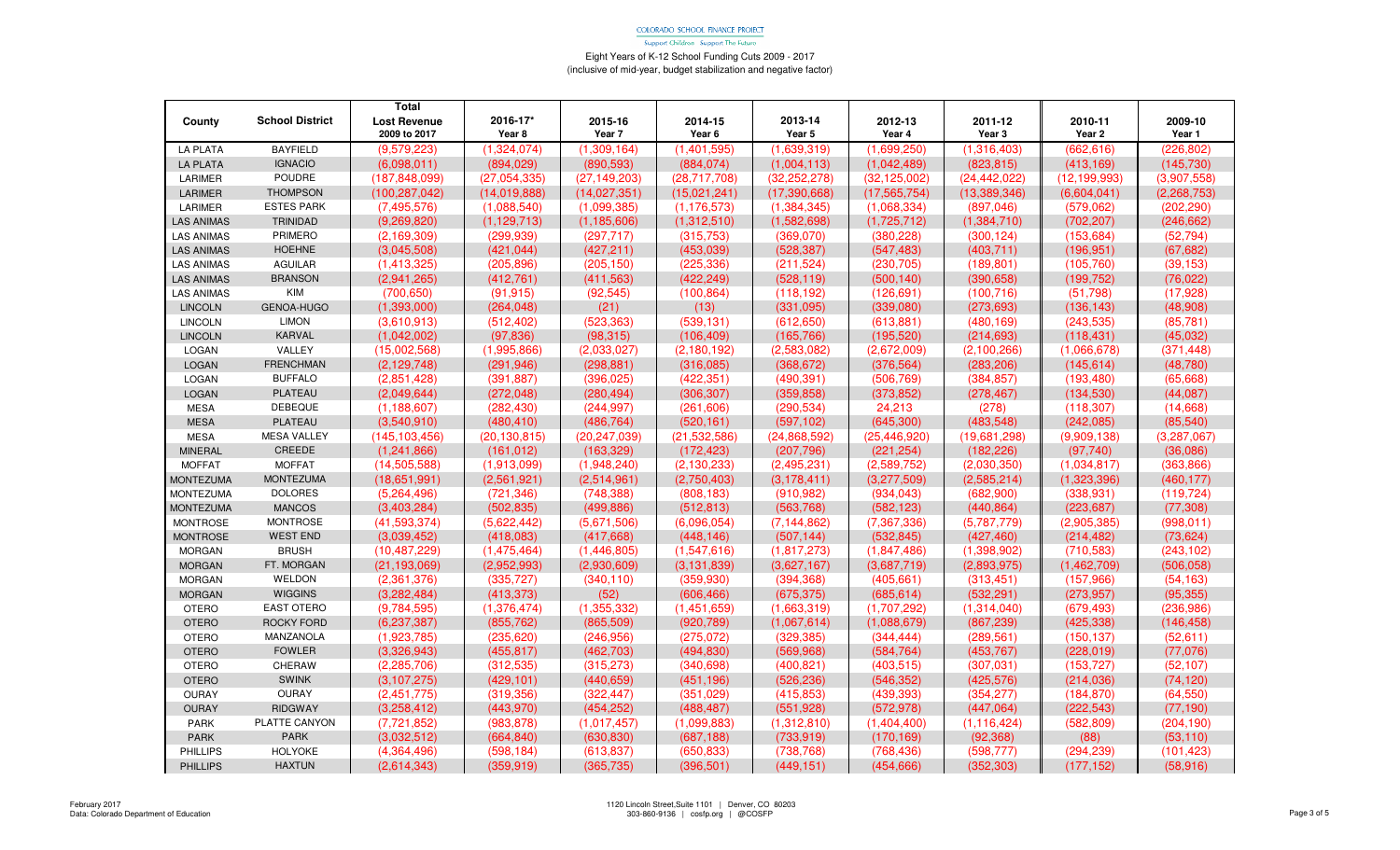Support Children - Support The Future

|                   |                        | <b>Total</b>        |                   |                |               |                |                |                |               |             |
|-------------------|------------------------|---------------------|-------------------|----------------|---------------|----------------|----------------|----------------|---------------|-------------|
| County            | <b>School District</b> | <b>Lost Revenue</b> | 2016-17*          | 2015-16        | 2014-15       | 2013-14        | 2012-13        | 2011-12        | 2010-11       | 2009-10     |
|                   |                        | 2009 to 2017        | Year <sub>8</sub> | Year 7         | Year 6        | Year 5         | Year 4         | Year 3         | Year 2        | Year 1      |
| <b>PITKIN</b>     | <b>ASPEN</b>           | (14, 119, 272)      | (2,082,728)       | (2, 110, 070)  | (2, 267, 617) | (2,582,103)    | (2,655,313)    | (2,049,564)    | (213, 026)    | (158, 850)  |
| <b>PROWERS</b>    | <b>GRANADA</b>         | (2,264,854)         | (298, 364)        | (304, 524)     | (328, 124)    | (389, 198)     | (405, 875)     | (320, 027)     | (162, 370)    | (56, 371)   |
| <b>PROWERS</b>    | LAMAR                  | (10,969,567)        | (1,473,050)       | (1,502,860)    | (1,613,663)   | (1,889,858)    | (1,944,945)    | (1,520,611)    | (759.075)     | (265, 504)  |
| <b>PROWERS</b>    | <b>HOLLY</b>           | (2,522,187)         | (353, 659)        | (350, 034)     | (375, 303)    | (430, 839)     | (441, 097)     | (341, 142)     | (171, 168)    | (58, 945)   |
| <b>PROWERS</b>    | WILEY                  | (2,344,119)         | (330, 168)        | (333,908)      | (348, 593)    | (387, 919)     | (407, 014)     | (317,013)      | (162, 824)    | (56, 681)   |
| <b>PUEBLO</b>     | PUEBLO CITY            | (119, 552, 165)     | (16, 195, 487)    | (16,748,920)   | (18,002,852)  | (20, 454, 655) | (20, 991, 587) | (16, 198, 522) | (8, 174, 806) | (2,785,334) |
| <b>PUEBLO</b>     | PUEBLO RURAL           | (59, 339, 694)      | (8,499,705)       | (8,526,643)    | (8,860,231)   | (10, 149, 273) | (10, 248, 794) | (7,830,009)    | (3,884,409)   | (1,340,630) |
| RIO BLANCO        | <b>MEEKER</b>          | (2,698,005)         | (685, 393)        | (656, 180)     | (700,004)     | (591, 280)     | (891)          | (94)           | (736)         | (63, 427)   |
| RIO BLANCO        | RANGELY                | (3,544,567)         | (499, 656)        | (513,075)      | (545, 215)    | (614, 953)     | (602, 497)     | (459, 568)     | (230, 176)    | (79, 427)   |
| <b>RIO GRANDE</b> | <b>DEL NORTE</b>       | (3,980,828)         | (484, 418)        | (503, 718)     | (567, 926)    | (694, 130)     | (731, 999)     | (589, 531)     | (301,094)     | (108.011)   |
| <b>RIO GRANDE</b> | MONTE VISTA            | (8,014,604)         | (1, 113, 543)     | (1, 120, 330)  | (1, 161, 690) | (1,348,872)    | (1,399,502)    | (1, 128, 822)  | (549, 667)    | (192, 178)  |
| RIO GRANDE        | SARGENT                | (3,436,687)         | (453, 532)        | (467, 037)     | (505, 924)    | (590, 356)     | (611, 457)     | (479, 575)     | (244, 717)    | (84,089)    |
| ROUTT             | <b>HAYDEN</b>          | (3,469,214)         | (473, 623)        | (475, 801)     | (514, 832)    | (588, 783)     | (609, 829)     | (478, 153)     | (243, 583)    | (84, 610)   |
| <b>ROUTT</b>      | STEAMBOAT SPRINGS      | (16,628,701)        | (2,482,141)       | (2,424,442)    | (2,522,455)   | (2,834,434)    | (2,815,718)    | (2, 147, 158)  | (1,050,570)   | (351, 782)  |
| ROUTT             | <b>SOUTH ROUTT</b>     | (3, 178, 561)       | (456, 142)        | (470, 906)     | (509, 100)    | (592, 514)     | (613,921)      | (473, 686)     | (24, 164)     | (38, 128)   |
| <b>SAGUACHE</b>   | <b>MOUNTAIN VALLEY</b> | (1,577,768)         | (224, 821)        | (226, 359)     | (243,901)     | (276, 780)     | (259,030)      | (205, 575)     | (104, 817)    | (36, 484)   |
| SAGUACHE          | <b>MOFFAT</b>          | (2,475,998)         | (343, 893)        | (349, 128)     | (366, 769)    | (421, 796)     | (433, 839)     | (333,756)      | (168, 197)    | (58, 620)   |
| SAGUACHE          | <b>CENTER</b>          | (4,973,563)         | (727, 570)        | (723, 625)     | (774, 125)    | (866, 723)     | (826, 612)     | (637, 634)     | (307, 374)    | (109,900)   |
| <b>SAN JUAN</b>   | <b>SILVERTON</b>       | (1,007,641)         | (150, 876)        | (140, 828)     | (145,900)     | (168, 264)     | (171, 676)     | (139, 049)     | (67, 857)     | (23, 192)   |
| <b>SAN MIGUEL</b> | <b>TELLURIDE</b>       | (7, 722, 767)       | (1, 153, 359)     | (1, 169, 932)  | (1,216,489)   | (1,319,332)    | (1,311,349)    | (950, 047)     | (448, 380)    | (153, 880)  |
| <b>SAN MIGUEL</b> | <b>NORWOOD</b>         | (2,762,336)         | (372, 146)        | (385, 876)     | (413, 412)    | (476, 563)     | (484, 596)     | (378, 041)     | (186,996)     | (64, 707)   |
| <b>SEDGWICK</b>   | <b>JULESBURG</b>       | (6.133.607)         | (568, 187)        | (614,088)      | (778, 342)    | (1.074, 466)   | (1, 290, 754)  | (803, 767)     | (809, 585)    | (194, 418)  |
| <b>SEDGWICK</b>   | PLATTE VALLEY          | (1,608,644)         | (229, 048)        | (239, 401)     | (226, 304)    | (267, 838)     | (280, 211)     | (220, 739)     | (108, 337)    | (36, 766)   |
| <b>SUMMIT</b>     | <b>SUMMIT</b>          | (21,560,203)        | (3,356,239)       | (3,357,169)    | (3,425,310)   | (3,855,019)    | (3,812,961)    | (2,950,841)    | (521, 628)    | (281, 036)  |
| <b>TELLER</b>     | <b>CRIPPLE CREEK</b>   | (2,080,384)         | (433, 238)        | (415, 942)     | (201, 889)    | (67, 533)      | (174, 356)     | (460, 594)     | (240, 528)    | (86, 305)   |
| <b>TELLER</b>     | <b>WOODLAND PARK</b>   | (17, 169, 831)      | (2,207,804)       | (2, 289, 174)  | (2,494,519)   | (2,954,382)    | (3,078,199)    | (2,451,775)    | (1, 254, 300) | (439, 679)  |
| <b>WASHINGTON</b> | <b>AKRON</b>           | (3, 118, 027)       | (433, 129)        | (422, 632)     | (454, 190)    | (529, 020)     | (545, 182)     | (432, 982)     | (222, 994)    | (77, 897)   |
| <b>WASHINGTON</b> | <b>ARICKAREE</b>       | (1,385,182)         | (185, 662)        | (192, 291)     | (213, 638)    | (249, 145)     | (236, 028)     | (183, 488)     | (92, 503)     | (32, 427)   |
| <b>WASHINGTON</b> | <b>OTIS</b>            | (2,261,860)         | (337,064)         | (334, 621)     | (344, 677)    | (376, 858)     | (378, 638)     | (289, 188)     | (150,008)     | (50, 805)   |
| <b>WASHINGTON</b> | <b>LONE STAR</b>       | (1,478,759)         | (206.021)         | (200.827)      | (215, 679)    | (265.909)      | (263.397)      | (194, 865)     | (97.163)      | (34, 897)   |
| <b>WASHINGTON</b> | <b>WOODLIN</b>         | (1, 252, 895)       | (174, 567)        | (179, 433)     | (183, 620)    | (204, 956)     | (215,958)      | (172, 806)     | (91,660)      | (29, 896)   |
| WELD              | <b>GILCREST</b>        | (12,920,568)        | (1,803,867)       | (1,823,025)    | (1,942,983)   | (2, 168, 675)  | (2, 257, 011)  | (1,726,011)    | (898, 207)    | (300, 790)  |
| WELD              | <b>EATON</b>           | (12, 420, 641)      | (1,750,396)       | (1,790,071)    | (1,898,700)   | (2, 129, 482)  | (2, 140, 849)  | (1,631,987)    | (808, 895)    | (270, 260)  |
| WELD              | <b>KEENESBURG</b>      | (12.895.475)        | (2,087,193)       | (914)          | (2,287,196)   | (2,564,998)    | (2,598,452)    | (2,017,049)    | (1,008,661)   | (331, 012)  |
| WELD              | WINDSOR                | (31,930,590)        | (5,274,788)       | (4,871,941)    | (4,814,853)   | (5,257,429)    | (5,282,057)    | (3,938,686)    | (1,883,510)   | (607, 325)  |
| WELD              | <b>JOHNSTOWN</b>       | (22, 326, 522)      | (3,329,607)       | (3,341,294)    | (3,488,834)   | (3,823,166)    | (3,726,674)    | (2,807,063)    | (1,349,831)   | (460, 053)  |
| WELD              | <b>GREELEY</b>         | (138, 303, 041)     | (20, 503, 674)    | (20, 283, 968) | (21,048,506)  | (23, 725, 713) | (23, 323, 977) | (17, 721, 277) | (8,753,455)   | (2,942,471) |
| WELD              | PLATTE VALLEY          | (4,622,749)         | (1, 104, 164)     | (1,650)        | (10)          | (359, 103)     | (1,358,052)    | (1,071,407)    | (540, 634)    | (187, 730)  |
| WELD              | FT. LUPTON             | (16,004,761)        | (2, 184, 221)     | (2,034,684)    | (2,405,741)   | (2,773,579)    | (2,871,013)    | (2, 244, 865)  | (1, 106, 287) | (384, 371)  |
| WELD              | <b>AULT-HIGHLAND</b>   | (6.096.095)         | (863, 262)        | (845, 114)     | (866, 811)    | (1,025,723)    | (1,068,290)    | (847, 864)     | (431, 127)    | (147, 904)  |
| WELD              | <b>BRIGGSDALE</b>      | (1,552,984)         | (277, 942)        | (61, 736)      | (137, 546)    | (323,983)      | (332, 711)     | (250, 339)     | (124, 662)    | (44,067)    |
| WELD              | PRAIRIE                | (1,341,765)         | (177, 946)        | (244)          | (120)         | (361, 880)     | (352.908)      | (267, 784)     | (135,998)     | (44, 884)   |
| WELD              | <b>PAWNEE</b>          | (516, 652)          | (118, 622)        | (157, 350)     | (179)         | (140, 832)     | (56)           | (66)           | (89, 144)     | (10, 402)   |
| <b>YUMA</b>       | YUMA 1                 | (6,081,721)         | (830, 390)        | (846, 855)     | (896, 710)    | (1,044,733)    | (1,075,056)    | (829, 635)     | (417, 346)    | (140, 997)  |